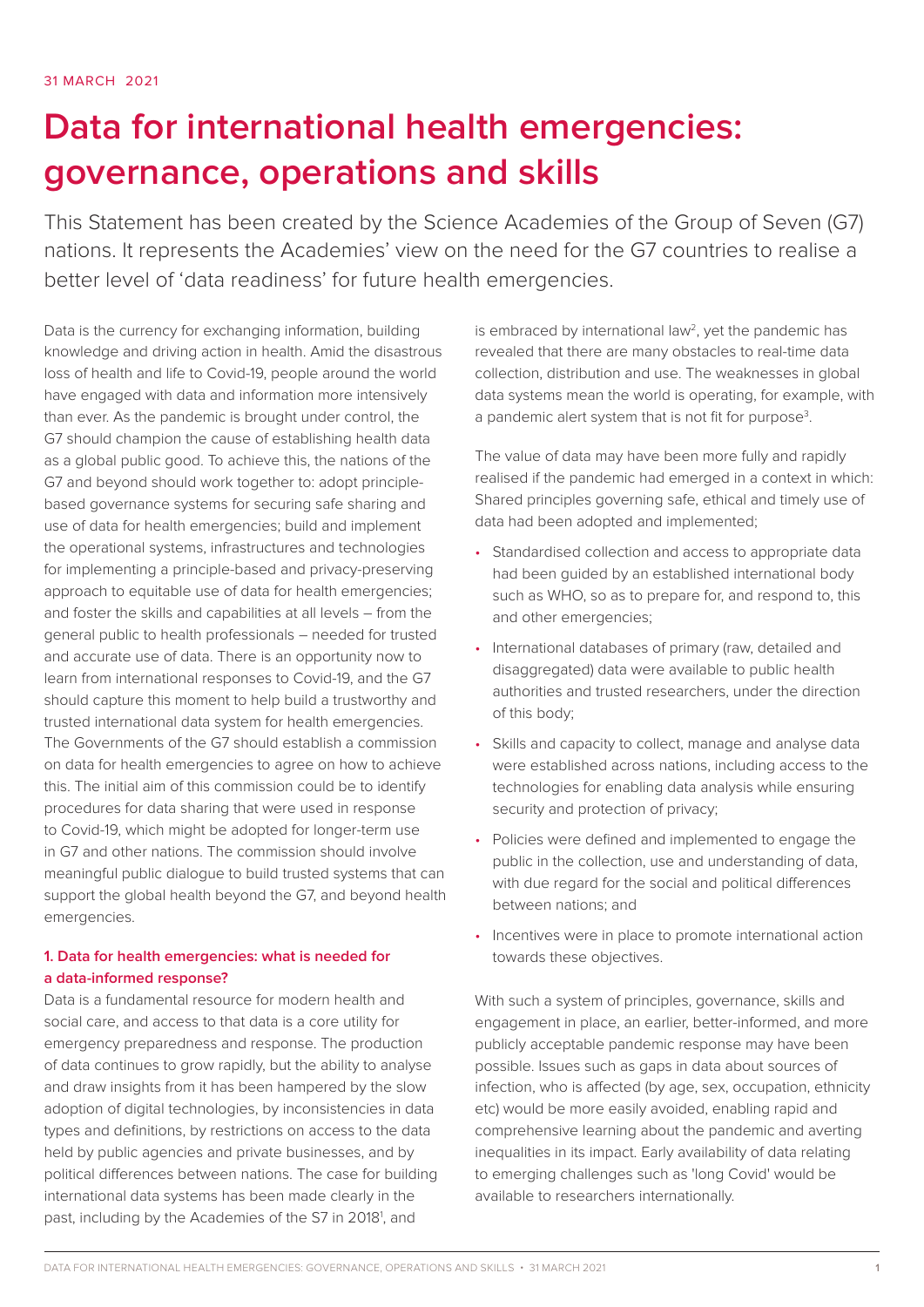<span id="page-1-0"></span>The G7 countries should capture this moment to work together to achieve these outcomes globally, based on the actions set out below. They should establish a commission that will identify, join together and work with the systems, structures and organizations that have the technical expertise to implement them, the ethical and political understanding to appreciate the complexities of world health issues, and the political influence to ensure that they are delivered. These organizations include the African and European Unions, OECD, WHO, the World Bank and the Global Partnership on AI (including its working group on data governance). Succeeding in this end will enable rapid response to future health emergencies, create systems that also better support use of data for health outside periods of crisis, and set an example for the world to follow.

### **2. Shared principles: a common basis for action on health for emergencies**

Fundamental to enabling a data-informed response to health emergencies is commitment to shared, foundational principles for ethical and safe use of data, building on examples such as those adopted by WHO<sup>[4](#page-5-0)</sup>, and incorporating the widely adopted FAIR principles<sup>5</sup> – making data Findable, Accessible, Interoperable and Reusable. Each of the areas of action below is premised on a shared commitment to ensuring that data is accurate, representative, that any bias in the data is well understood and compensated for, and efforts are maintained to address any biases in data. That commitment requires using data in a way that is agreed through societal deliberation to be ethical, non-discriminatory and fair, which requires interdisciplinary collaboration between technological and social approaches and research to learn from the best models for public engagement. It involves understanding the health inequalities and systemic biases that create differential impact on different communities, including indigenous populations $6$ , and commitment to minimising these inequalities. This means understanding the different needs of diverse communities within and across nations, and creating the agility in systems to adapt to those needs and the systems designed to meet them. It is to collect, share and use data in a transparent way, with oversight of and clarity on purposes of use. It is to use it in a secure and privacy-preserving way, to protect the rights and interests of individuals and organisations.

In short, data that informs preparation for, and response to, pandemics and other health emergencies should be viewed as a global public good. With these principles in place, built on the foundation of a shared commitment to democratic process, the appropriate governance mechanisms, operational systems and capabilities can be established.

### **3. Areas for action: Governance, operations and skills**  3.1 Governance: Adopt principle-based governance mechanisms to enable safe data access and use for health emergencies

Data relevant to pandemic preparedness and response essentially includes data from medical, research, care, and public health sources but extends to social and commercial data such as information on income, location, mobility and occupation, which reflect and describe people's everyday behaviours and living conditions. Enabling privacy-preserving access to and use of these wide ranges of data, in order that they can inform policy and healthcare decisions, could be supported by establishing a set of common governance mechanisms, and harmonisation of regulatory approaches to data systems and the tools for data analysis.

An example of such a mechanism would be defining and requiring the adoption by public and private organisations of a duty to safely share data, where this is vital to crisis situations such as pandemics. Such a duty to encourage would put an obligation on public and private organisations – from hospitals to mobile phone providers – to be ready respond to an emergency, preparing their data systems to be able to share good quality data in a timely, yet secure and transparent manner.

Templates for data sharing agreements across public and private organisations can create mutually beneficial data access arrangements, and thereby underpin such a duty to share. These agreements would set out who can access the data and for what purposes, with clarity on how the rights and interests of those who hold the data assets, and the data subjects, are protected both legally and through secure use of data.

Promotion and use of the widely adopted FAIR principles should be encouraged. Agreements to share data should establish the importance of sharing detailed, primary data, capturing characteristics such as sex, ethnicity, age, language, location, and related socioeconomic factors, in order to identify and address disparities in health outcomes.

Governance mechanisms must set a framework for the appropriate use of technologies to support the safe use of data. Agreements should also recognise the need to use, wherever possible, approaches that enable privacypreserving data analysis such as federated machine learning, which allows analysis across datasets without linking them; or trusted research environments to enable secure data analysis. Collaboration on research and development to deliver these tools, and the appropriate policy frameworks to guide their use, will be key for a trustworthy and societally acceptable use of data for health emergencies.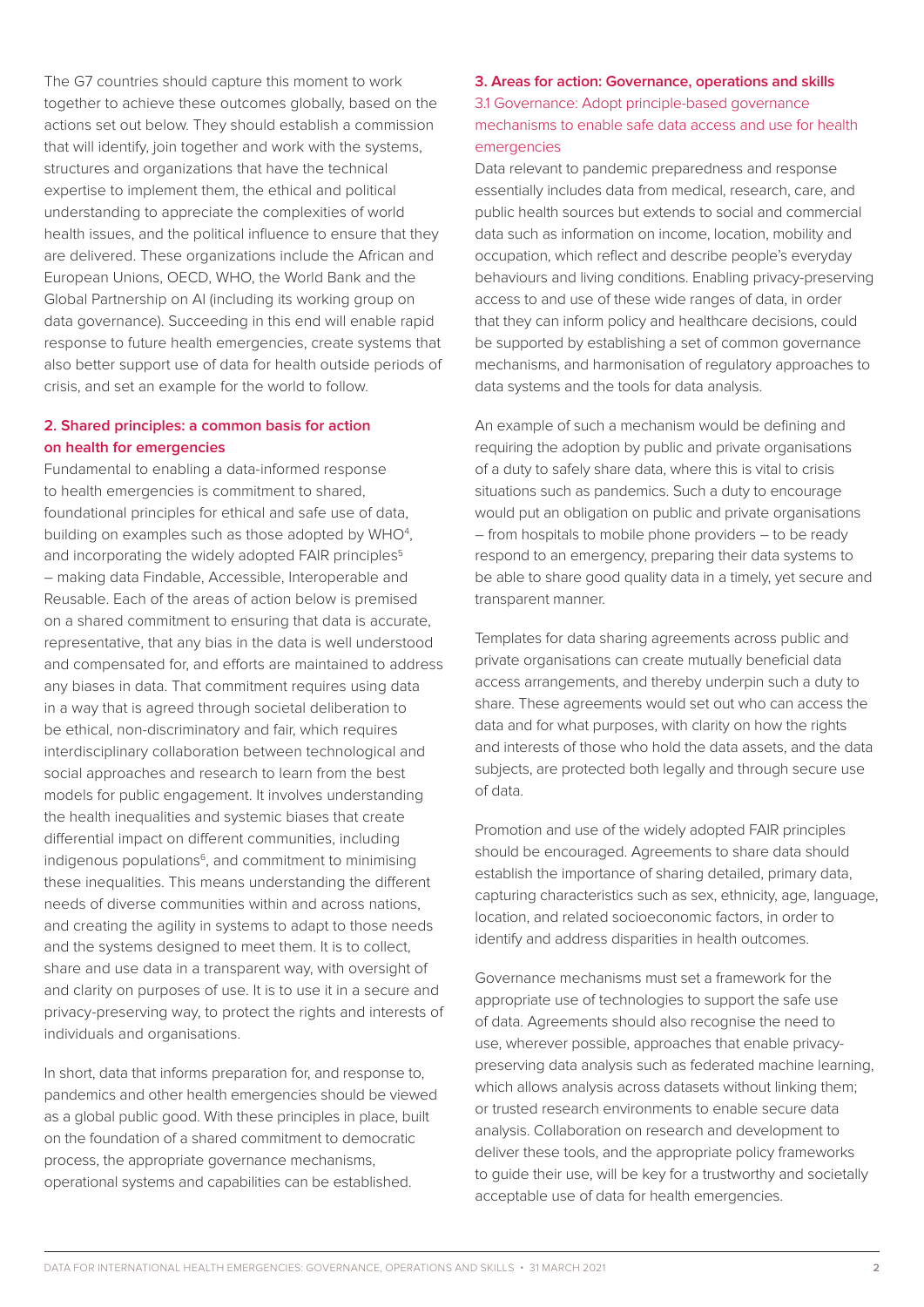### <span id="page-2-0"></span>3.2 Operations and infrastructure: Build the operational systems, infrastructures and technologies for implementing a principle-based approach to use of data for health emergencies

A rapid, data-informed response to health emergencies requires common standards to enable interoperability between datasets and to ensure that good quality data can be accessed and used in a timely way. This starts with common health data descriptions and harmonisation of data documentation, so that different countries can align, compare and control the data they hold.

Creating a shared data infrastructure also involves cooperation on the algorithms and methods that extract knowledge and value from data. It requires shared standards and approaches for data security, anonymisation or pseudonymisation, and privacy protection, including the adoption of privacy-enhancing technologies, as set out above.

Establishing robust operational systems and infrastructure for data is a long-term programme. The G7 nations should support international bodies with responsibility for health data, and expertise in data analysis, in building improved data infrastructures, building on existing principles such as FAIR.

These bodies should advise on priority areas where common standards and data harmonisation are needed – in particular focusing on areas which would better address health inequalities.

The data needs in the context of an emergency depend on the nature of the crisis. Establishing international leadership ahead of a pandemic will enable rapid convening of experts to advise on and oversee the rapid construction of the specific data systems in the context of an emergency, operating with, and within, the principles and governance frameworks set out above.

### 3.3 Foster data skills and capabilities at all levels for data management, data analysis, data-informed decision making and public deliberation

G7 nations should work together to develop greater levels of data literacy, statistics, privacy awareness and cybersecurity skills so that public and private sectors, academia and civic society can all make use of data for benefits of society, while protecting against risks of misusing data.

This involves political and research leaders learning from best international practice for data collection, use and governance to help build systems to collect, store, curate, analyse, disseminate and use data appropriately, evaluating and learning from the benefits of data use. A number of examples of good practice can be replicated internationally, such as the Health Data Hub<sup>7</sup> in France; OpenSafely<sup>8</sup> in the UK, which enables safe use of patient health records; the European Health Data Space<sup>[9](#page-5-0)</sup>, the Covid-19 Genomics Consortium UK (COGUK), which combines virus genome data with clinical and epidemiological datasets<sup>[10](#page-5-0)</sup>. Lessons should also be drawn from examples of misuse of data, and from the history of failed international co-operation, to work towards trustworthy and trusted use of data. It involves investment in the skills to collect, clean and manage data, and to analyse and draw insights from it. It includes ensuring these skills are available across sectors so that they can be used to support the use of data for health.

Creating these skills and systems globally is essential to early detection and containment of emerging health crises.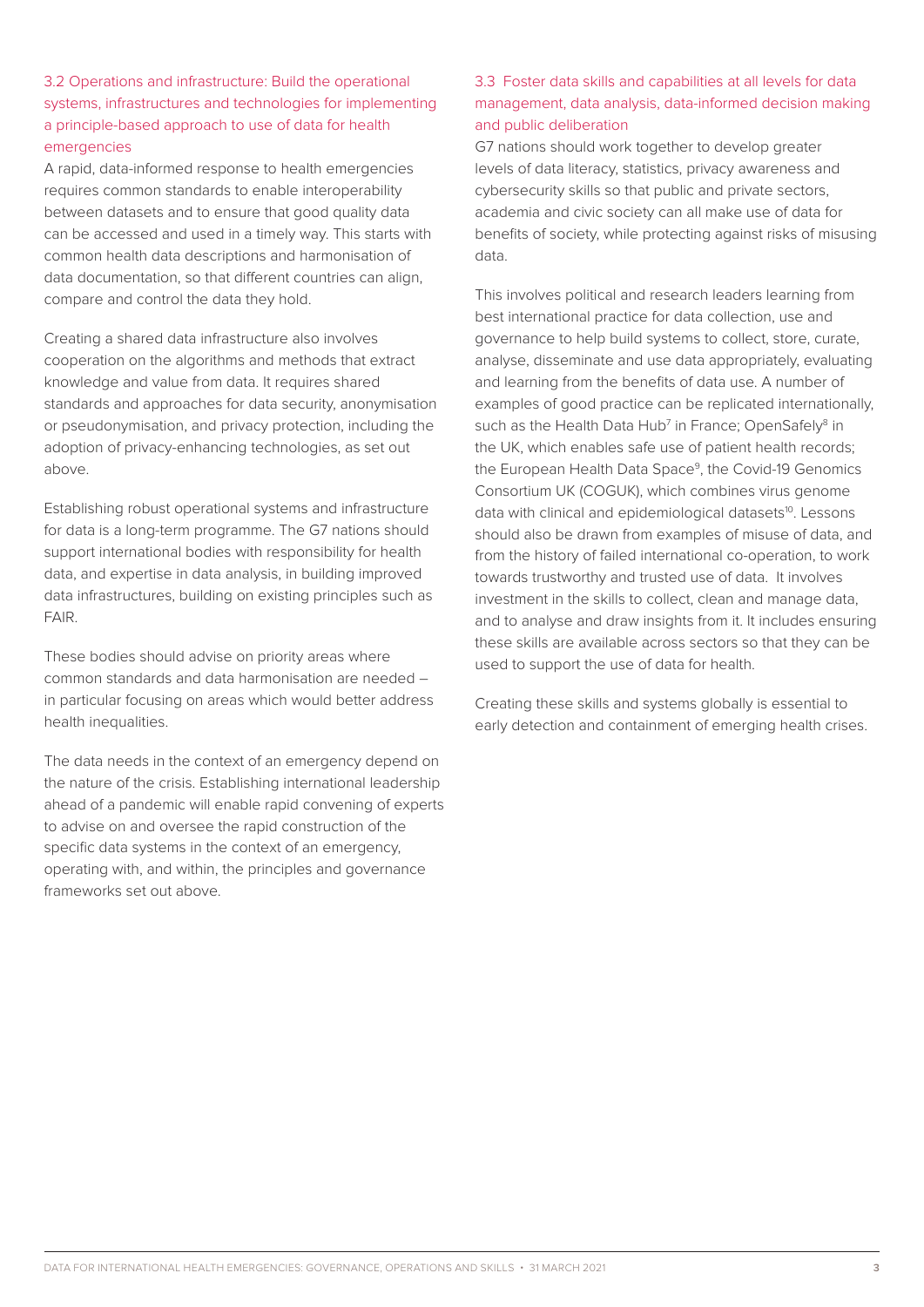## <span id="page-3-0"></span>Recommendations

The G7 nations working together can help to develop the principles, systems and skills to safely and rapidly share data in health emergencies. This will ensure improved health outcomes beyond emergency response, as we recover from the pandemic and for future generations.

### **RECOMMENDATION 1**

Governance: Adopt principle-based governance mechanisms to enable safe data access and use for health emergencies.

- Governments of the G7 nations should work together to adopt foundational principles and frameworks that underpin agreements to share data to respond to health emergencies.
- The health, business, legal and policy communities across G7 nations and beyond should collaborate to define an obligatory duty to safely share data for health emergencies that will stimulate data use for a common social benefit.
- Legal communities across the G7 should collaborate on governance mechanisms for data access, such as template agreements to share data, within the context of data governance regimes such as the General Data Protection Regulations (GDPR) and International Health Regulations (IHR)<sup>11</sup>.
- International research endeavours should be funded to further the development of technologies that can help improve the reliability and accessibility of data for better health and health care, while protecting sensitive data.

### **RECOMMENDATION 2**

Operations and infrastructure: Build the operational systems, infrastructures and technologies for implementing a principlebased approach to use of data for health emergencies.

- G7 nations should set in place a network of expert bodies to advise on and act to enable the use of data for health emergencies.
- The aim of this network should be to work towards an international, interoperable, data infrastructure for health emergency response, enabling the rapid convening of specialist expertise to agree the details of the data needed when emergencies arise.
- The network should be established to enable international cooperation on data for health that can both improve healthcare outside of emergencies, and work towards better data use for other critical areas such as climate change and biodiversity loss – ensuring that data is used to support the 'one health' approach $12, 13$ .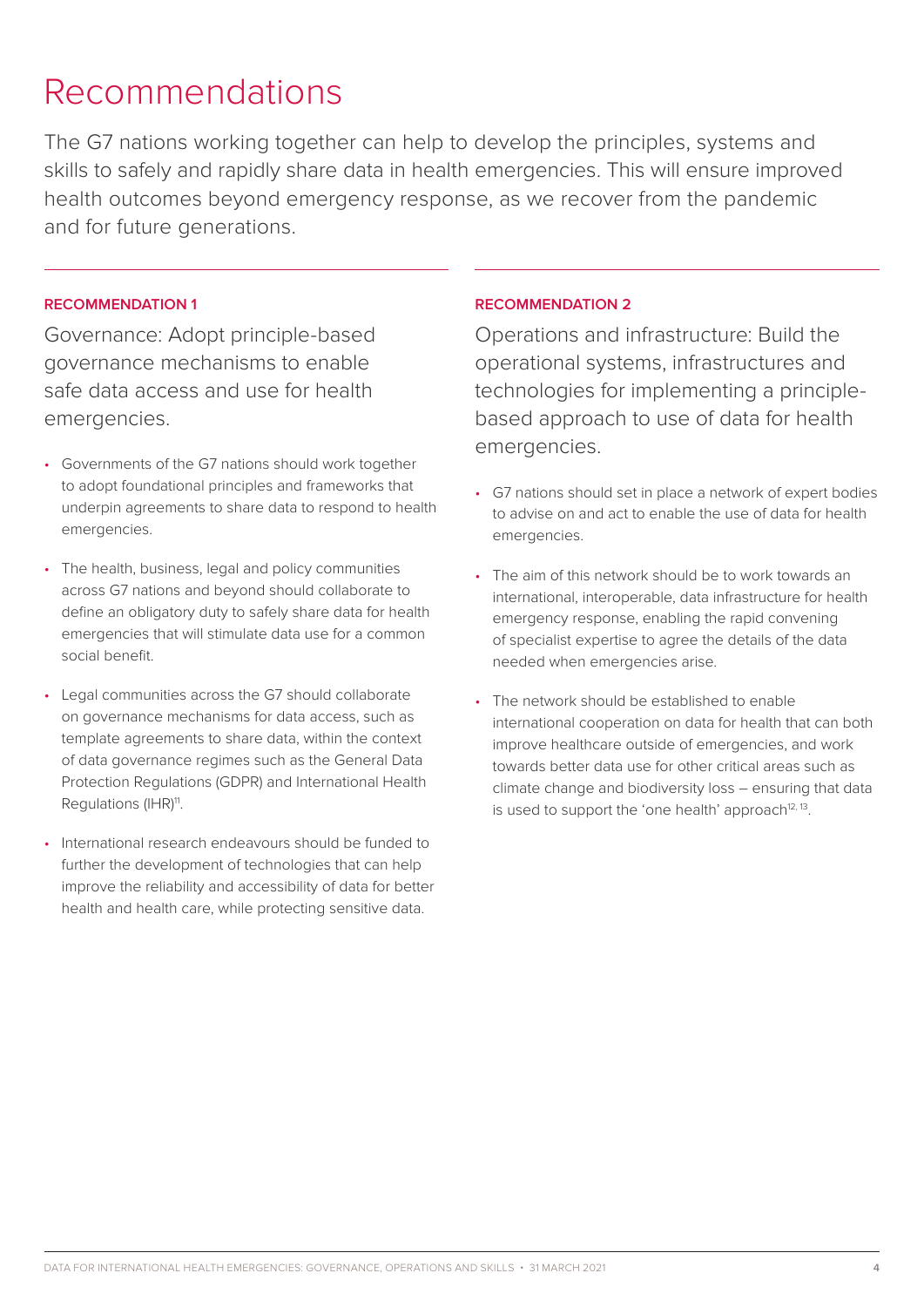### **RECOMMENDATION 3**

Skills: Foster data skills and capabilities at all levels for data management, data analysis, data-informed decision making and public deliberation.

- Individual nations should invest in the skills needed for data literacy and for skilled data use, including skills to ensure data use is ethical, privacy-preserving and supported by public engagement. Means to achieve this include ensuring that accessible online resources, translatable into multiple languages, are available, with international reach and benefit beyond G7 countries.
- Leaders across G7 nations should make a coordinated effort to share and learn from best practice in using data in the pandemic response.
- G7 nations should support low-resource countries in developing and using examples of best practice, including through grant aid and technological cooperation.

### **RECOMMENDATION 4**

Establish a commission to agree on the mechanisms to achieve these recommendations.

The Governments of the G7 should establish a commission on data for health emergencies. The initial aim of this commission could be to identify procedures for data sharing that were used in response to Covid-19, which might be adopted for longer-term use in G7 and other nations to enable response to and recovery from health emergencies. The commission should involve meaningful public dialogue to build trusted systems that can support global health beyond the G7 and beyond health emergencies. Progress of this commission should be reported on and reviewed at the next meeting of the G7 in Germany.



Jeremy McNeil **The Royal Society of Canada**



**ITHT DE FRANCE** .<br>Académie des sciences

Patrick Flandrin **Académie des Sciences, France**



Gerald Haug **German National Academy of Sciences Leopoldina**



Giorgio Parin

Giorgio Parisi **Accademia Nazionale dei Lincei, Italy**



KAJITA Takaaki **Science Council of Japan**



Adrian Smith **The Royal Society, United Kingdom**



Marcia Menture

Marcia McNutt **National Academy of Sciences, United States of America**